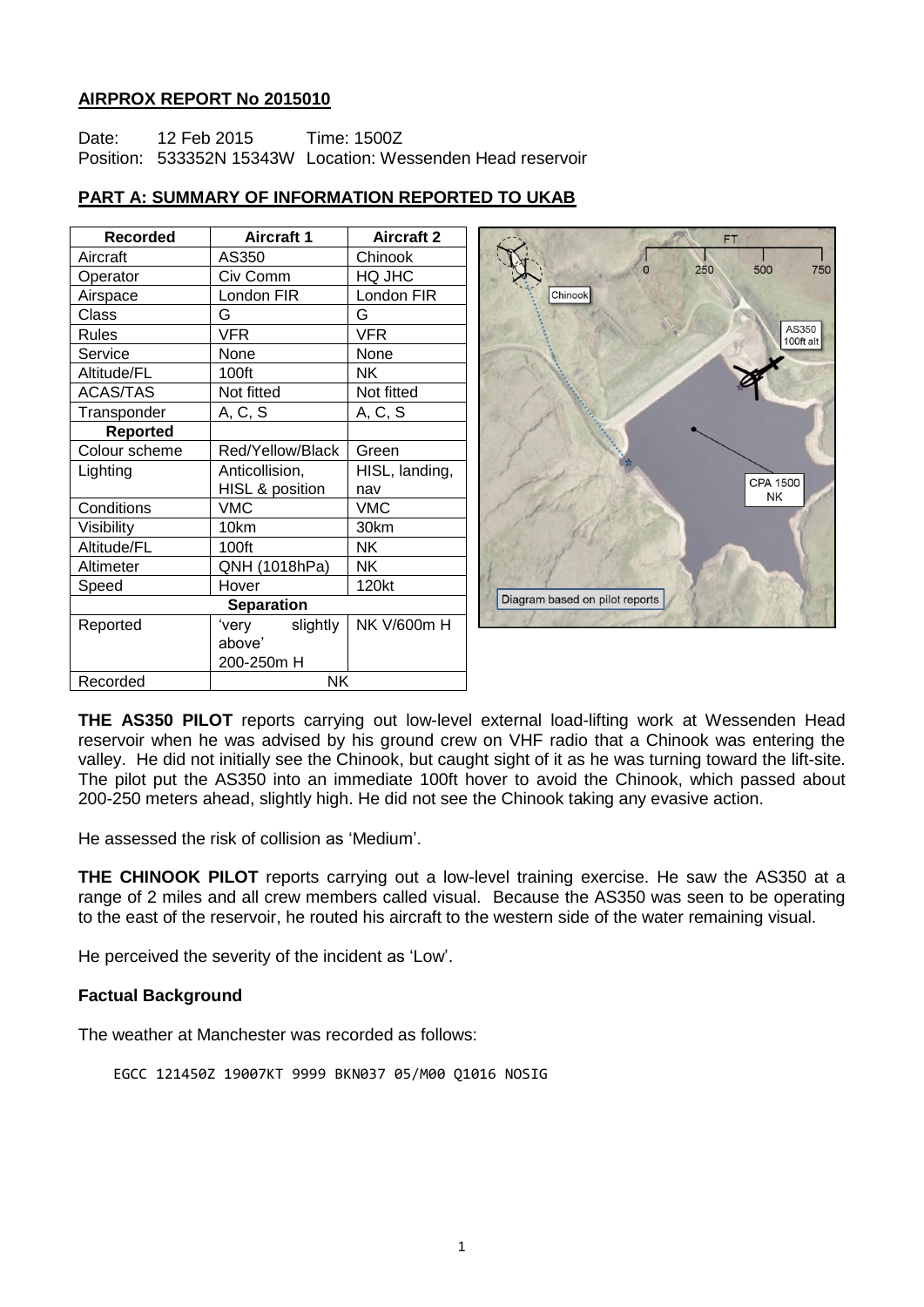### **Analysis and Investigation**

No radar recordings, analysis or information were available other than the reports from the two pilots.

#### **UKAB Secretariat**

Both pilots had equal responsibility for avoiding collisions and for ensuring that they do not fly in such proximity to other aircraft as to create a danger of collision<sup>1</sup>. The incident geometry was considered converging, and the AS350 pilot was required to give way to the Chinook<sup>2</sup>, which he did by coming into the hover.

### **Comments**

### **JHC**

The Chinook crew were visual early with the AS350 and applied what they deemed to be suitable de-confliction by remaining to the west edge of the reservoir. The size of the Chinook and the late sighting by the AS350 pilot may have contributed to the situation.

### **Summary**

An Airprox was reported when an AS350 and a Chinook flew into proximity at 1500 on Thursday 12<sup>th</sup> February 2015. Both pilots were operating under VFR in VMC in Class G airspace, and neither aircraft were receiving any ATC service.

## **PART B: SUMMARY OF THE BOARD'S DISCUSSIONS**

Information available consisted of reports from the pilots of both aircraft.

The Board first considered the actions of the AS350 pilot: they noted that, after receiving a timely warning call from his ground crew that the Chinook was entering the valley, the pilot had been alerted to its presence and was actively searching for it as he turned. The Board wondered whether the relatively late sighting, the large size of the Chinook, and the fact that it had crossed the track he had been flying just before had all conspired to cause a certain amount of 'startle factor' in the AS350 pilot's assessment of separation as he turned and came into the hover. Not reported as such, the Board wondered whether the AS350 pilot had submitted a CANP (Civil Aircraft Notification Procedure) to highlight the fact that he was conducting load-lifting operations; this would have alerted the Chinook pilot to his activity, and possibly resulted in the Chinook avoiding the area altogether.

Turning to the Chinook pilot's action, the Board noted that he and his crew had reportedly acquired the AS350 visually at 2nm or so and had passed down the western side of the reservoir in order to afford geographical separation. Noting the terrain around the incident, the Board recognised that the Chinook pilot would have probably been attempting to stay in the valley, and that in doing so he had tried to avoid the AS350 by as much as possible by transiting along the opposite side. Notwithstanding, the Board thought that the Chinook pilot could usefully have overtly acknowledged that he was visual with the AS350, either by using landing lights or the equivalent of a 'wing waggle' if appropriate. This would have then allayed any of the AS350 pilot's concerns over whether he had been sighted. In this respect, the Board noted that a trial was underway in Scotland regarding a VHF low-level common frequency (135.475 MHz) intended to provide a deconfliction tool and situational awareness builder; they opined that this incident would have been an ideal situation for its employment, and they hoped that the trial would be extended to the whole of UK in due course.

The Board noted that the Chinook pilot had become visual with the AS350 at a good distance, and had altered his course to the west of the reservoir to prevent any collision. Recognising that the

 $\overline{\phantom{a}}$ 

<sup>1</sup> SERA 3205 (Proximity).

 $2$  SERA.3210 Right-of-way (c) (2) Converging.